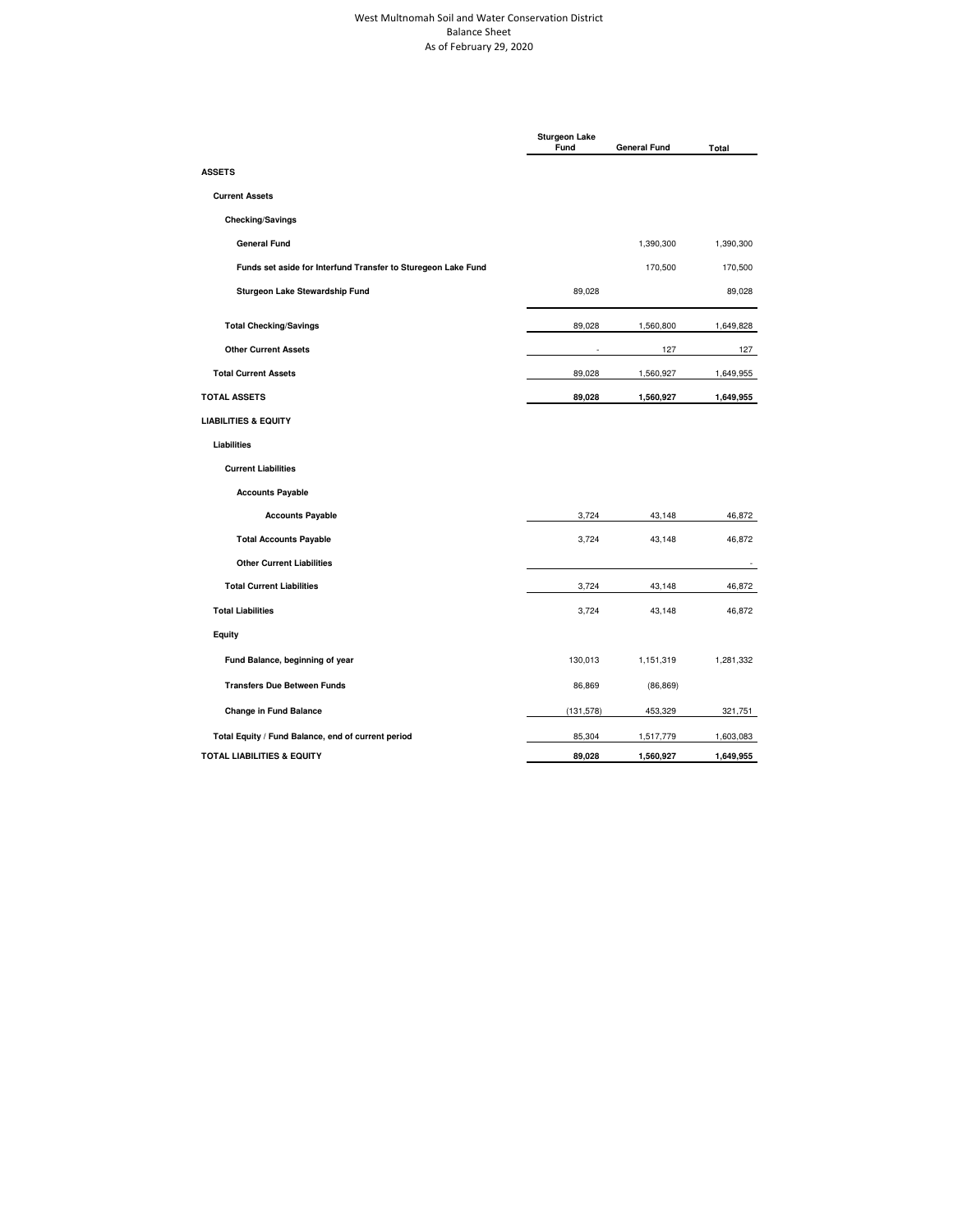## **10:23 AM West Multnomah Soil & Water Conservation District 03/12/20 General Fund Only Budget Performance Accrual Basis February 2020**

|                                                                                                                                                                                                                         | Feb 20                                 | <b>Budget</b>                                | \$ Over Bud                            | Jul '19 - Feb                                    | <b>YTD Budget</b>                              | \$ Over Bud                                             | Annual Bud                                                 |
|-------------------------------------------------------------------------------------------------------------------------------------------------------------------------------------------------------------------------|----------------------------------------|----------------------------------------------|----------------------------------------|--------------------------------------------------|------------------------------------------------|---------------------------------------------------------|------------------------------------------------------------|
| <b>Ordinary Income/Expense</b>                                                                                                                                                                                          |                                        |                                              |                                        |                                                  |                                                |                                                         |                                                            |
| Income<br><b>RESOURCES RECEIVED</b><br>Grants                                                                                                                                                                           |                                        |                                              |                                        |                                                  |                                                |                                                         |                                                            |
| <b>Federal Funding</b><br><b>State Funding</b>                                                                                                                                                                          | 3,004                                  | 3,004                                        | 0                                      | 9,011                                            | 10,004                                         | (993)                                                   | 36,147                                                     |
| <b>Oregon Dept of Agriculture</b><br><b>State Funding - Other</b>                                                                                                                                                       | 14,580<br>0                            | 14,580<br>0                                  | 0<br>0                                 | 68,735<br>22,445                                 | 68,735<br>0                                    | $\mathbf 0$<br>22,445                                   | 83,315<br>98,723                                           |
| <b>Total State Funding</b>                                                                                                                                                                                              | 14,580                                 | 14,580                                       | 0                                      | 91,180                                           | 68,735                                         | 22,445                                                  | 182,038                                                    |
| Local / Regional Funding<br><b>Other Funding</b>                                                                                                                                                                        | 0<br>0                                 | 0<br>0                                       | 0<br>0                                 | 0<br>0                                           | 0<br>$\mathbf 0$                               | 0<br>$\mathbf 0$                                        | 52,500<br>18,720                                           |
| <b>Total Grants</b>                                                                                                                                                                                                     | 17,584                                 | 17,584                                       | 0                                      | 100,191                                          | 78,739                                         | 21,453                                                  | 289,405                                                    |
| <b>Miscellaneous Income</b><br><b>Charges for Services</b>                                                                                                                                                              | 11                                     | $\mathbf 0$                                  | 11                                     | 97                                               | $\mathbf 0$                                    | 97                                                      | 0                                                          |
| Miscellaneous Income - Other                                                                                                                                                                                            | 4,423                                  | 350                                          | 4,073                                  | 27,741                                           | 5,250                                          | 22,491                                                  | 15,350                                                     |
| <b>Total Miscellaneous Income</b>                                                                                                                                                                                       | 4,433                                  | 350                                          | 4,083                                  | 27,838                                           | 5,250                                          | 22,588                                                  | 15,350                                                     |
| Prior Years' Property Tax Rev.<br><b>Interest Income</b>                                                                                                                                                                | 835<br>3,091                           | 1,000<br>2,000                               | (165)<br>1,091                         | 26,015<br>19,317                                 | 24,414<br>16,000                               | 1,601<br>3,317                                          | 29,414<br>24,000                                           |
| <b>Property Tax Revenue</b><br><b>Multnomah County</b><br><b>Washington County</b><br><b>Columbia County</b>                                                                                                            | 9,364<br>0<br>7                        | 9,000<br>8                                   | 364<br>(1)                             | 1,525,485<br>5,466<br>720                        | 1,529,000<br>3,200<br>728                      | (3,515)<br>2,266<br>(8)                                 | 1,593,040<br>3,200<br>760                                  |
| <b>Total Property Tax Revenue</b>                                                                                                                                                                                       | 9,371                                  | 9,008                                        | 363                                    | 1,531,671                                        | 1,532,928                                      | (1, 257)                                                | 1,597,000                                                  |
| <b>Total RESOURCES RECEIVED</b>                                                                                                                                                                                         | 35,314                                 | 29,942                                       | 5,373                                  | 1,705,033                                        | 1,657,331                                      | 47,702                                                  | 1,955,169                                                  |
| <b>Total Income</b>                                                                                                                                                                                                     | 35,314                                 | 29,942                                       | 5,373                                  | 1,705,033                                        | 1,657,331                                      | 47,702                                                  | 1,955,169                                                  |
| <b>Gross Profit</b>                                                                                                                                                                                                     | 35,314                                 | 29,942                                       | 5,373                                  | 1,705,033                                        | 1,657,331                                      | 47,702                                                  | 1,955,169                                                  |
| <b>Expense</b><br>SUPPLIES/MATERIALS/SERVICES<br><b>CONSERVATION PROGRAMS</b><br><b>Forestry Projects</b><br><b>Rural Projects</b><br><b>Urban Projects</b><br><b>Invasive Weed Control (EDRR)</b>                      | 15,312<br>10,311<br>1,200<br>0         | 10,000<br>10,000<br>10,000<br>4,000          | 5,312<br>311<br>(8,800)<br>(4,000)     | 33,091<br>32,603<br>32,626<br>6,999              | 40,000<br>45,000<br>58,000<br>32,000           | (6,909)<br>(12, 397)<br>(25, 375)<br>(25,001)           | 61,661<br>91,151<br>102,580<br>88,000                      |
| <b>Educational Projects</b><br><b>School &amp; Community Programs</b>                                                                                                                                                   | 0                                      | 1,200                                        | (1,200)                                | 324                                              | 9,600                                          | (9,276)                                                 | 14,400                                                     |
| <b>Total Educational Projects</b>                                                                                                                                                                                       | 0                                      | 1,200                                        | (1,200)                                | 324                                              | 9,600                                          | (9,276)                                                 | 14,400                                                     |
| <b>Partner Support</b>                                                                                                                                                                                                  | 4,500                                  | 4,500                                        | 0                                      | 127,302                                          | 127,303                                        | (1)                                                     | 136,303                                                    |
| <b>Total CONSERVATION PROGRAMS</b>                                                                                                                                                                                      | 31,322                                 | 39,700                                       | (8,378)                                | 232,945                                          | 311,903                                        | (78, 958)                                               | 494,095                                                    |
| <b>COMMUNICATIONS AND OUTREACH</b><br><b>DEI Outreach &amp; Translation</b><br><b>Audience Research Project</b><br>Long Range Business Plan Update<br><b>Event Expenses</b><br><b>Printing/Production/Signage</b>       | 0<br>0<br>9,949<br>100<br>304          | 0<br>$\mathbf 0$<br>10,000<br>10<br>500      | 0<br>0<br>(51)<br>90<br>(196)          | 0<br>120<br>14,170<br>1,373<br>1,352             | 0<br>$\mathbf 0$<br>15,250<br>1,680<br>2,280   | $\mathbf 0$<br>120<br>(1,080)<br>(307)<br>(928)         | 2,500<br>6,500<br>35,000<br>9,000<br>5,500                 |
| <b>Postage and Delivery</b><br>75th Anniv. & Video Production<br><b>Cultural History Project</b><br><b>Graphic Designer</b><br>Media, Advertising, Marketing<br>Sponsor/Support Commun. Orgs<br><b>Website Services</b> | 0<br>$\Omega$<br>0<br>0<br>0<br>0<br>0 | 100<br>0<br>0<br>0<br>0<br>50<br>$\mathbf 0$ | (100)<br>0<br>0<br>0<br>0<br>(50)<br>0 | 705<br>20,241<br>0<br>1,615<br>300<br>1,140<br>0 | 800<br>21,000<br>0<br>2,000<br>0<br>1,350<br>0 | (95)<br>(759)<br>$\Omega$<br>(385)<br>300<br>(210)<br>0 | 2,000<br>21,000<br>2,700<br>2,500<br>500<br>7,500<br>1,500 |
| <b>Total COMMUNICATIONS AND OUTREACH</b>                                                                                                                                                                                | 10,353                                 | 10,660                                       | (307)                                  | 41,017                                           | 44,360                                         | (3,343)                                                 | 96,200                                                     |
| <b>OPERATING EXPENSES</b><br><b>Rent &amp; Office Parking</b><br><b>Computer &amp; IT Support</b><br><b>Professional ContractedServices</b><br>Insurance (liab, auto, prop)                                             | 6,538<br>1,210<br>0<br>(520)           | 6,500<br>1,320<br>0<br>0                     | 38<br>(110)<br>0<br>(520)              | 51,943<br>10,213<br>2,340<br>7,174               | 51,571<br>10,560<br>2,000<br>8,000             | 372<br>(347)<br>340<br>(826)                            | 76,400<br>19,100<br>8,040<br>9,548                         |
| <b>Telephone and Internet Services</b><br><b>District Vehicle Fuel/Maint/Prk</b>                                                                                                                                        | 680<br>538                             | 800<br>200                                   | (120)<br>338                           | 7,172<br>8,128                                   | 6,400<br>7,000                                 | 772<br>1,128                                            | 12,000<br>13,000                                           |
| <b>Program Related Travel/Prk/Meal</b>                                                                                                                                                                                  | 67                                     | 100                                          | (33)                                   | 833                                              | 800                                            | 33                                                      | 2,400                                                      |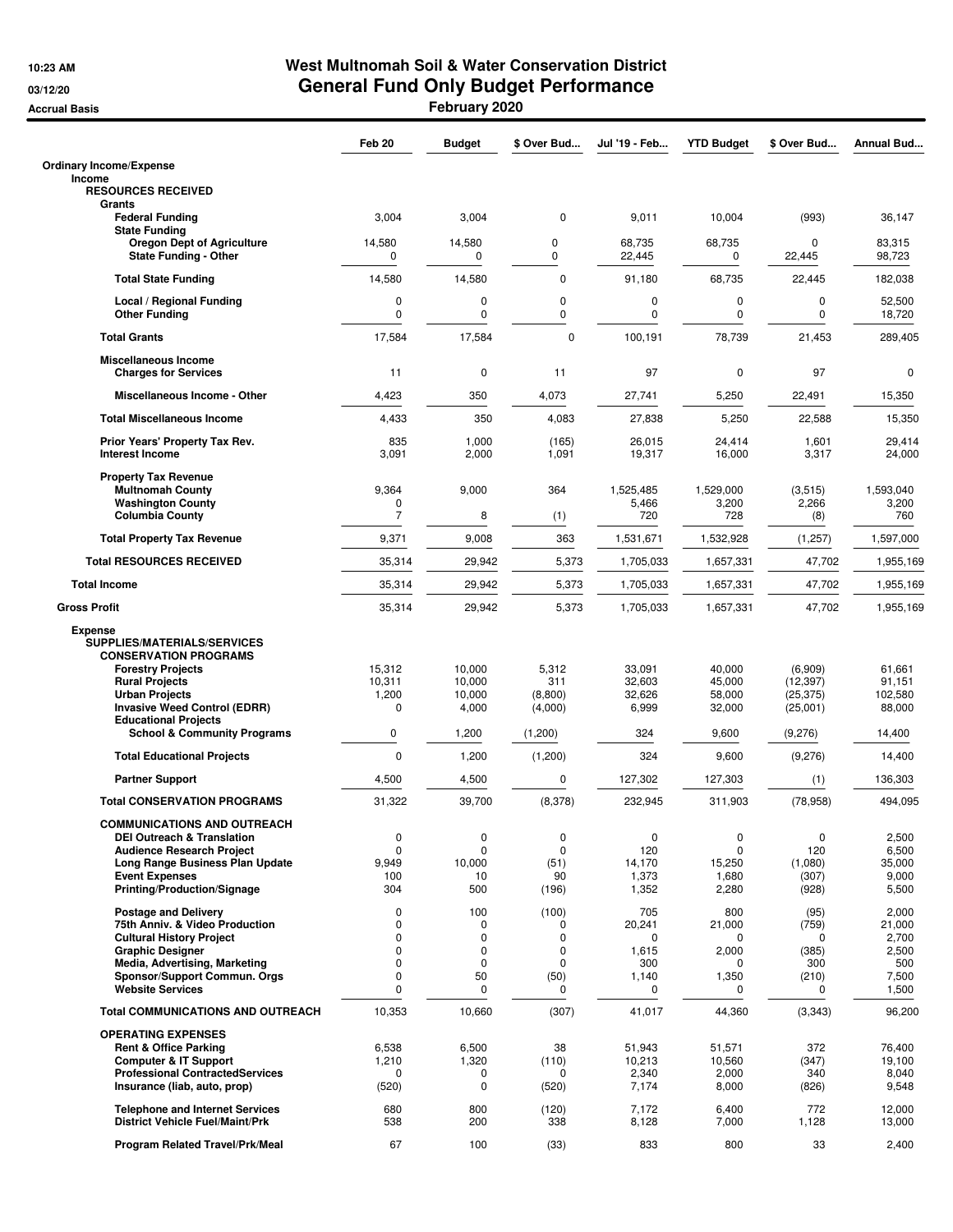## **10:23 AM West Multnomah Soil & Water Conservation District 03/12/20 General Fund Only Budget Performance Accrual Basis February 2020**

|                                                                             | Feb 20           | <b>Budget</b>  | \$ Over Bud  | Jul '19 - Feb    | <b>YTD Budget</b> | \$ Over Bud         | Annual Bud           |
|-----------------------------------------------------------------------------|------------------|----------------|--------------|------------------|-------------------|---------------------|----------------------|
| <b>Program Meeting Refreshments</b>                                         | 15               | 25             | (10)         | 76               | 200               | (124)               | 1,500                |
| <b>TriMet Commuter Pass</b>                                                 | 78               | 100            | (23)         | 613              | 800               | (188)               | 1,800                |
| <b>Office Furniture</b>                                                     | $\mathbf 0$      | $\mathbf 0$    | $\mathbf 0$  | $\mathbf 0$      | $\mathbf 0$       | 0                   | 7,000                |
| <b>Office Supplies &amp; Equipment</b>                                      | 381              | 500            | (119)        | 2,709            | 4,000             | (1,291)             | 8,240                |
| <b>Field Supplies &amp; Equipment</b><br><b>Refreshments &amp; Supplies</b> | $\Omega$<br>215  | 50<br>250      | (50)<br>(35) | 621<br>2,116     | 400<br>2,000      | 221<br>116          | 1,100<br>3,084       |
| <b>Recruiting Expenses</b>                                                  | $\Omega$         | 0              | 0            | 434              | 400               | 34                  | 400                  |
| <b>Audit Fees</b>                                                           | 0                |                |              | 4,850            | 4,800             | 50                  | 4,800                |
| <b>Professional Org. Dues</b>                                               | 0                | 0              | 0            | 6,650            | 6,640             | 10                  | 7,288                |
| <b>Licensing Fees</b>                                                       | $\mathbf 0$      | 0              | 0            | 999              | 950               | 49                  | 1,200                |
| <b>Legal Notices</b><br><b>Payroll Fees</b>                                 | 0                | 0              | 0<br>10      | 903              | 299               | 603                 | 2,300                |
| <b>Bank Fees</b>                                                            | 210<br>24        | 200<br>23      | $\mathbf{1}$ | 1,910<br>177     | 1,600<br>184      | 310<br>(7)          | 2,300<br>300         |
| <b>Training Expenses</b>                                                    |                  |                |              |                  |                   |                     |                      |
| <b>Staff Development</b>                                                    | 1,220            | 500            | 720          | 3,480            | 4,200             | (720)               | 11,000               |
| <b>Board Development</b>                                                    | 413              | 100            | 313          | 413              | 800               | (388)               | 2,000                |
| <b>Training Related Travel/Meals</b>                                        | 388              | 25             | 363          | 5,084            | 200               | 4,884               | 4,250                |
| <b>Total Training Expenses</b>                                              | 2,021            | 625            | 1,396        | 8,976            | 5,200             | 3,776               | 17,250               |
| <b>Total OPERATING EXPENSES</b>                                             | 11,457           | 10,693         | 764          | 118,836          | 113,804           | 5,032               | 199,050              |
| <b>Total SUPPLIES/MATERIALS/SERVICES</b>                                    | 53,133           | 61,053         | (7,920)      | 392,798          | 470,067           | (77, 269)           | 789,345              |
| <b>Personal Services</b><br><b>GROSS PAYROLL</b>                            |                  |                |              |                  |                   |                     |                      |
| <b>District Manager</b>                                                     | 8,971            | 8,971          | $\mathbf 0$  | 72,068           | 71,771            | 298                 | 109,227              |
| <b>Office Manager</b>                                                       | 4,592            | 4,592          | 0            | 38,321           | 36,739            | 1,582               | 55,108               |
| Controller & Budget Officer                                                 | 8,170            | 7,958          | 212          | 57,472           | 54,294            | 3,179               | 87,068               |
| <b>Communications Manager</b>                                               | 4,025            | 4,025          | 0            | 36,590           | 32,109            | 4,480               | 49,903               |
| <b>Senior Conservationist</b>                                               | 6,354            | 6,313          | 40           | 55,947           | 50,254            | 5,693<br>535        | 77,639               |
| <b>Rural Conservationist</b><br><b>Forestry Conservationist</b>             | 6,784<br>6,784   | 6,784<br>6,784 | 0<br>0       | 54,804<br>54,518 | 54,269<br>54,268  | 250                 | 81,403<br>81,403     |
| <b>Urban Conservationist</b>                                                | 6,784            | 6,784          | 0            | 54,787           | 54,268            | 519                 | 81,403               |
| <b>Conservationist &amp; Inv Sp Coord</b>                                   | 6,784            | 6,784          | 0            | 54,468           | 54,268            | 200                 | 81,403               |
| <b>Conservationist &amp; Ed Coord</b>                                       | 6,784            | 6,784          | 0            | 55,505           | 54,268            | 1,237               | 81,403               |
| <b>Perm Seasonal Conservation Tech</b>                                      | 0                | 0              | $\mathbf 0$  | 22,817           | 22,488            | 329                 | 38,616               |
| <b>Interns</b>                                                              | 220              | 0              | 220          | 27,766           | 28,942            | (1, 177)            | 38,377               |
| Spcl Proj / Pay Eq / Other                                                  | 0                | 0              | 0            | 0                | 12,208            | (12, 208)           | 24,416               |
| <b>Supervisory Pay</b><br><b>Holiday Bonus</b>                              | 0<br>0           | 0              | 0            | 0<br>0           | 2,247<br>2,200    | (2, 247)<br>(2,200) | 4,962<br>2,200       |
| <b>Total GROSS PAYROLL</b>                                                  | 66,250           | 65,778         | 472          | 585,063          | 584,594           | 470                 | 894,530              |
| <b>PAYROLL TAXES &amp; OTHER BENEFITS</b>                                   |                  |                |              |                  |                   |                     |                      |
| <b>Employer Health Benefits</b>                                             |                  |                |              |                  |                   |                     |                      |
| <b>Health Reimbursement Account VE</b>                                      | 1,139            | 1,139          | (0)          | 9,869            | 10,099            | (230)               | 15,060               |
| <b>Employer Health Benefits - Other</b>                                     | 7,962            | 6,800          | 1,162        | 66,141           | 63,075            | 3,066               | 95,272               |
| <b>Total Employer Health Benefits</b>                                       | 9,101            | 7,939          | 1,162        | 76,009           | 73,174            | 2,835               | 110,332              |
| <b>Employer Payroll Taxes</b>                                               | 6,007            | 6,800          | (793)        | 50,907           | 54,400            | (3, 493)            | 91,186               |
| <b>Employer PERS Expense</b><br><b>Worker's Compensation Insurance</b>      | 14,151<br>0      | 15,050<br>0    | (899)<br>0   | 144,311<br>2,616 | 143,700<br>2,400  | 611<br>216          | 203,901<br>3,522     |
| Total PAYROLL TAXES & OTHER BENEFI                                          | 29,259           | 29,789         | (530)        | 273,842          | 273,674           | 168                 | 408,941              |
| <b>Total Personal Services</b>                                              | 95,509           | 95,567         | (58)         | 858,906          | 858,268           | 638                 | 1,303,471            |
| <b>Capital Outlay</b>                                                       | 0                | 0              | 0            | 0                | 0                 | 0                   | 7,628                |
| Inter-fund Transfer Out<br><b>General Operating Contingency</b>             | 0<br>$\mathbf 0$ | 0<br>0         | 0<br>0       | 0<br>0           | 0<br>0            | 0<br>0              | 170,500<br>50,000    |
| <b>Reserve for Future Expenditures</b><br><b>Change in Cash Balance</b>     | 0<br>$\mathbf 0$ | 0<br>$\Omega$  | 0<br>0       | 0<br>0           | 0<br>0            | 0<br>0              | 25,000<br>(390, 775) |
| <b>Total Expense</b>                                                        | 148,641          | 156,620        | (7,978)      | 1,251,704        | 1,328,335         | (76, 631)           | 1,955,169            |
| <b>Net Ordinary Income</b>                                                  | (113, 327)       | (126, 678)     | 13,351       | 453,329          | 328,996           | 124,333             | 0                    |
| Net Income                                                                  | (113, 327)       | (126,678)      | 13,351       | 453,329          | 328,996           | 124,333             | 0                    |
|                                                                             |                  |                |              |                  |                   |                     |                      |